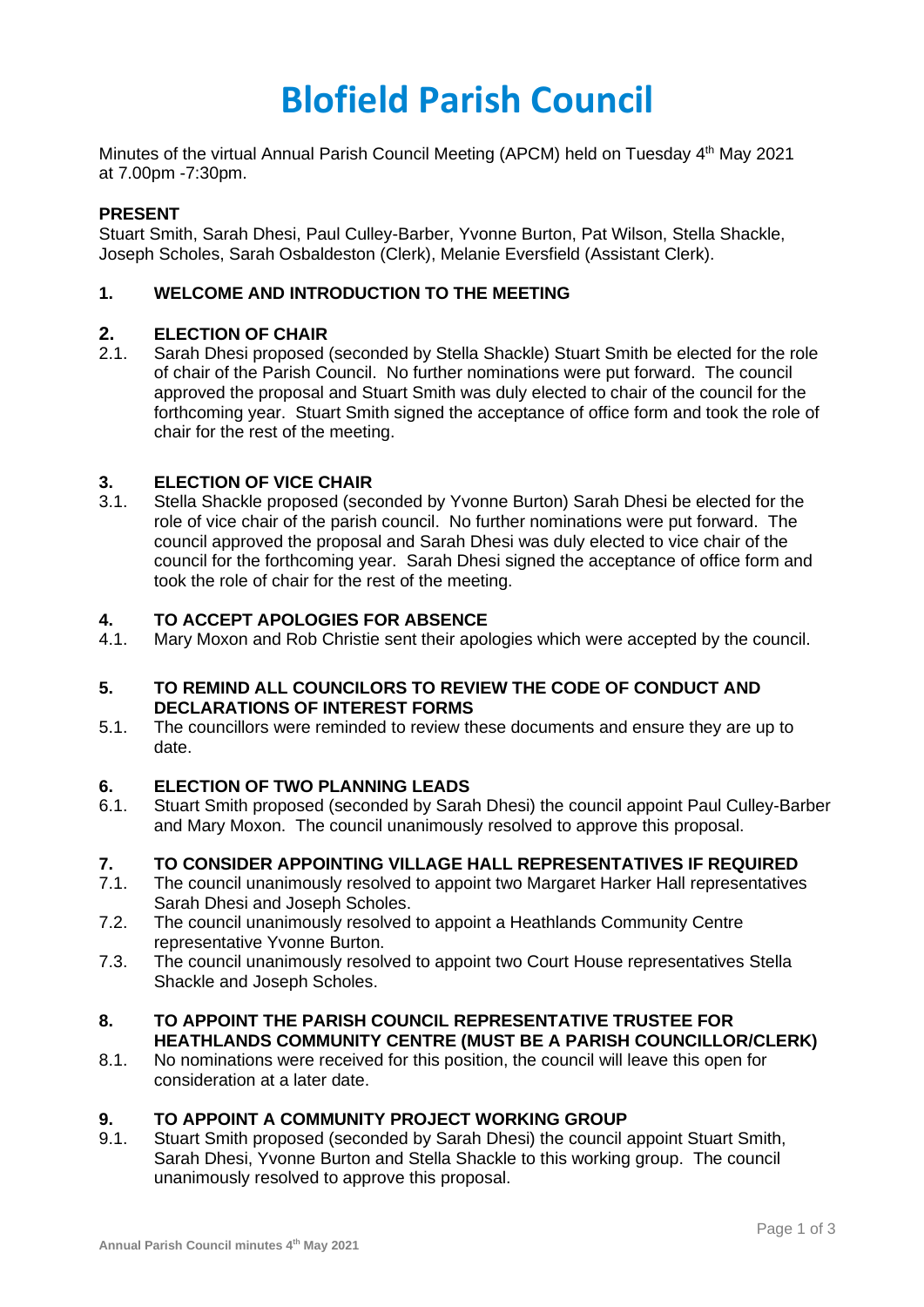### **10. APPOINTMENT OF COUNCIL REPRESENTATIVES**

# 10.1. **TO NOTE BLOFIELD FUEL CHARITY TRUSTEES**

The council noted that in August 2019 the council appoint David Pilch, Glenna Butler, Pat Wilson and Stephen Mitchell as the 4 fuel Charity trustees for the next 4 years. These positions will be appointed again in May 2023. The council noted that the clerk for the charity, currently Sarah Russen is appointed by the trustees of the charity. The council noted that the  $5<sup>th</sup>$  trustee is an ex-officio trustee and is always the rector of parish; currently Kevin Bilson.

#### 10.2. **TO NOTE THE TWO REVE FOUNDATION PARISH APPOINTED CHARITY TRUSTEES** The current Reve Foundation parish appointed trustees are Yvonne Burton and Pat Wilson and they will continue in this role until May 2022.

## 10.3. **TO NOTE THE TWO PARISH APPOINTED RELIEF-IN-NEED CHARITY TRUSTEES** The current Relief-In-Need appointed trustees are Yvonne Burton and Pat Wilson and they will continue in this role until May 2022.

### 10.4. **APPOINTMENT OF TWO TREE WARDENS**

Stuart Smith proposed (seconded by Sarah Shackle) the council appoint David Pilch and Richard Codling as tree wardens for the parish for 2021/22. The council unanimously resolved to approve this proposal.

## 10.5. **APPOINTMENT OF TWO FOOTPATHS WARDENS**

Stuart Smith proposed (seconded by Sarah Dhesi) the council appoint Yvonne Burton Patricia Delamore as footpath wardens for the parish for 2021/22. The council unanimously resolved to approve this proposal.

#### 10.6. **APPOINTMENT OF TWO ALLOTMENT REPRESENTATIVES ATTENDING THE BAA/COUNCIL WORKING PARTY**

Stuart Smith proposed (seconded by Stella Shackle) the council appoint Sarah Dhesi and Joseph Scholes as allotment representatives for the council. The council unanimously resolve to approve this proposal.

# 10.7. **APPOINTMENT OF TWO LOCAL AUTHORITY CLUSTER REPRESENTATIVES**

Stuart Smith proposed (seconded by Sarah Dhesi) the council appoint Stella Shackle, Joseph Scholes and Stuart Smith (as chair) as the local authority cluster representatives. The council unanimously resolved to approve this proposal.

#### 10.8. **APPOINTMENT OF A BLOFIELD CHURCHYARD REPRESENTATIVES**

Stuart Smith proposed (seconded by Sarah Dhesi) the council appoint Stella Shackle and Joseph Scholes as the churchyard representatives. The council unanimously resolved to approve this proposal.

## 10.9. **APPOINTMENT OF MARTYS MARSH REPRESENTATIVES**

Stuart Smith proposed (seconded by Stella Shackle) the council appoint Sarah Dhesi, Yvonne Burton and Joseph Scholes as the Marty's Marsh Representatives. The council unanimously resolved to approve this proposal.

# **11. FINANCE APPOINTMENTS**

#### 11.1. **ELECTION OF A FINANCE CHAIR**

Sarah Dhesi proposed (seconded by Stella Shackle) the council appoint Stuart Smith as the finance chair for 2021/22. The council unanimously resolved to approve this proposal.